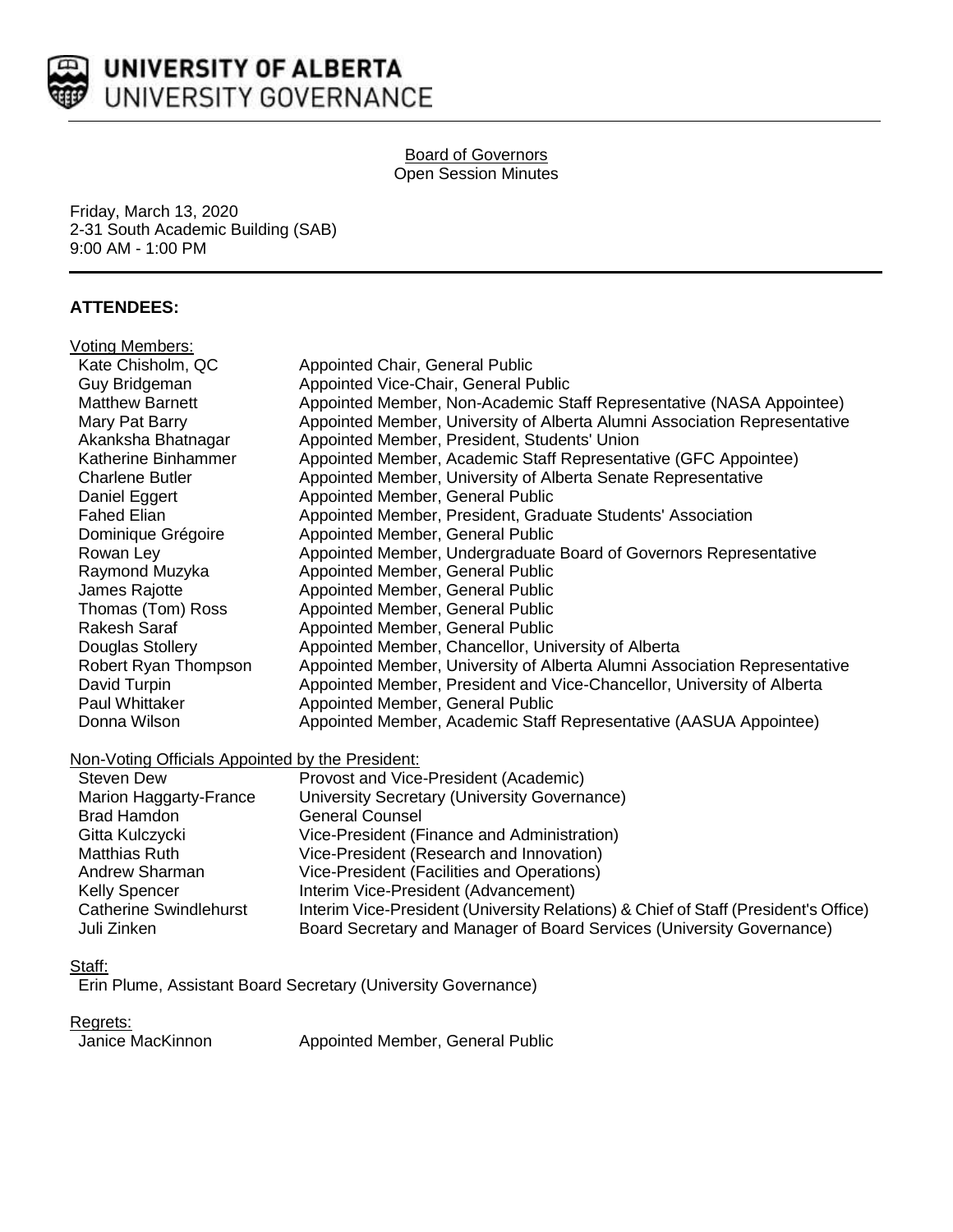## **OPENING SESSION**

1. *Chair's Session*

*Presenter(s)*: Kate Chisholm

1a. Call to Order and Confirmation of Quorum

*Presenter(s)*: Kate Chisholm

The Chair called the Open Session to order at 11:25 am. The Board Secretary confirmed that the attendance constituted quorum.

The Chair welcomed members, guests, and observers. She reminded observers that livestreaming and recording of Board meetings was not permitted, but noted that Undergraduate Representative on the Board, Rowan Ley, was working with the Board Governance Committee on a proposal to livestream future open session board meetings.

#### 1b. *Approval of Open Session Agenda*

Materials before members are contained in the official meeting file.

## *Presenter(s)*: Kate Chisholm

The motion was moved and seconded.

THAT the Board of Governors approve the Open Session agenda, as presented.

**CARRIED**

# 1bi *Review of Consent Agenda*

*Presenter(s)*: Kate Chisholm

The Chair noted that she had received a request from the Provost and Vice-President (Academic) to remove Item 3c - "University Mandate Statement" from the consent agenda, and invited members to inform her if there were any other requests to remove an item from the Open Session Consent Agenda. There were no further requests.

# 1c. Conflict of Interest - Opportunity for Declaration

*Presenter(s)*: Kate Chisholm

The Chair invited members to declare any conflicts of interest. No conflicts were declared.

#### 1d. Chair's Remarks

#### *Presenter(s)*: Kate Chisholm

The Chair welcomed new Board member, Mr Paul Whittaker, to his first Board of Governors' meeting, noting that Mr Whittaker was appointed as a Public Member for a three-year term on March 7, 2020. She noted that Dr Janice MacKinnon was also appointed on March 7 for the same term but was unable to attend the meeting due to a prior commitment.

The Chair welcomed the recently-elected student members who were attending the meeting as observers: Joel Agarwal, Students' Union President-Elect; Dave Konrad, incoming Undergraduate Board of Governors Representative; and Marc Waddingham, Graduate Students' Association President-Elect, all appointed to the Board effective May 1, pending Ministerial Orders.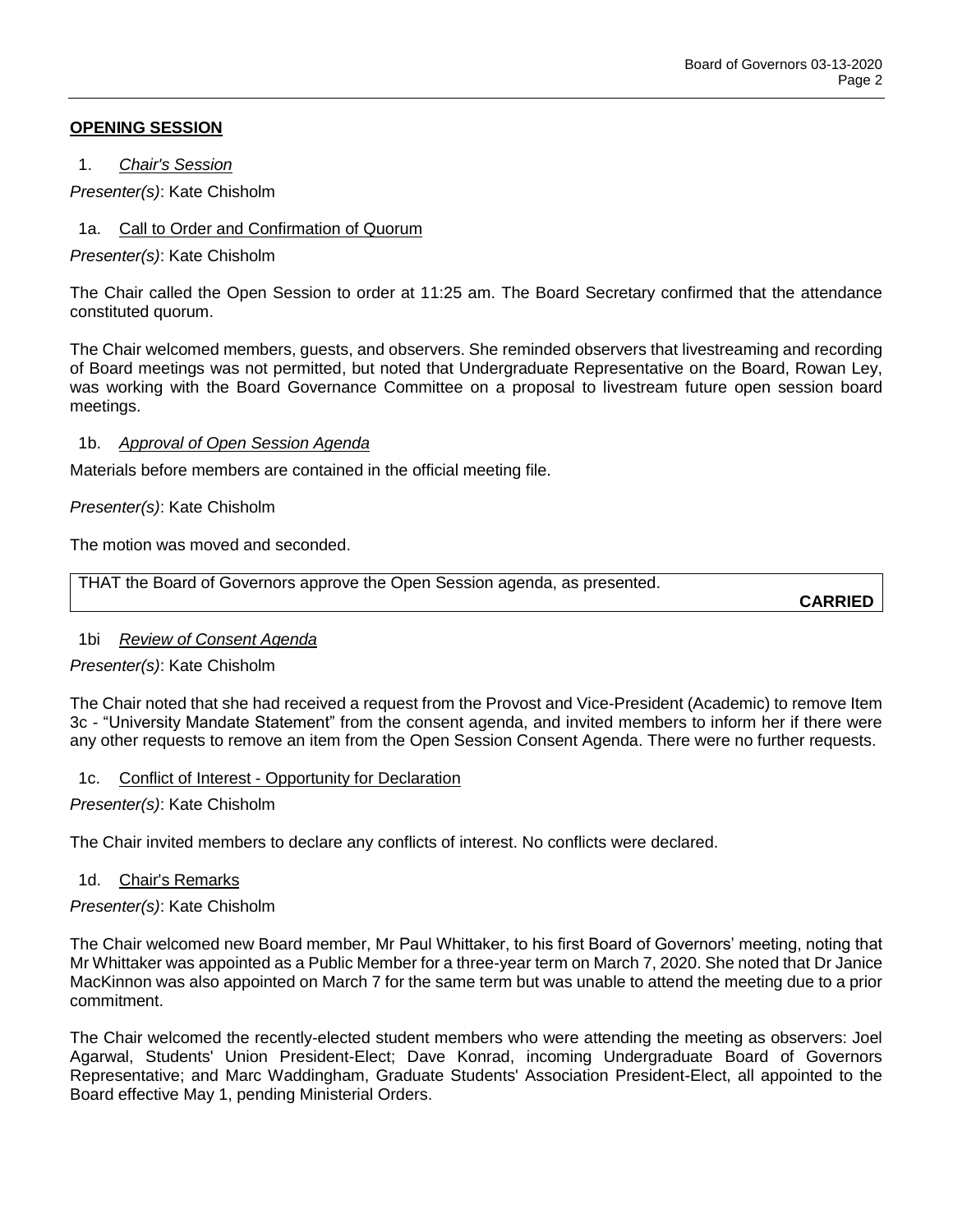The Chair shared with members that on the previous Friday, the University of Alberta Senate had elected Peggy Garritty as the university's 22nd Chancellor, to succeed Chancellor Stollery in June. Chancellor Stollery provided remarks regarding the Chancellor-elect, indicating that Ms Garritty had extensive experience in communications and would be a strong addition to the university community, Senate, and Board of Governors.

The Chair reminded members that the University of Alberta's 2020-2021 budget proposal would normally have been considered at this meeting and that the Finance and Property Committee had recommended a budget at their meeting on February 27, 2020. She then explained that shortly after the Finance and Property Committee meeting, the Government of Alberta had tabled its 2020 Budget, including a larger-than-expected cut to the University of Alberta's base budget, which then necessitated preparation of a revised university budget. She noted that this revised budget would be returning through the governance cycle for proper review and approval, prior to the end of the month, including a special Board of Governors' meeting on March 26, 2020 where the Board would also consider the previously-recommended tuition and ancillary items.

Finally, the Chair thanked members Ray Muzyka and Daniel Eggert for their generous donations of dinner last night and breakfast this morning.

## 2. *Report of the President*

Materials before members are contained in the official meeting file.

## *Presenter(s)*: David Turpin

## *Discussion*:

The President provided a written report on his activities since December 13, 2019, including updates on the five strategic goals of *For the Public Good*: build; experience; excel; engage; and sustain. In addition to his written report, Dr Turpin, with Andrew Sharman, provided an update on the university's response to the COVID-19 crisis, noting that work was currently underway to transition classes to remote delivery, that all decisions would be made based on the advice from federal and provincial governments and health agencies, and that the health and safety of the campus community was of the utmost priority.

# **CONSENT AGENDA**

# 3. *Motion to Approve / Receive the Consent Agenda*

Materials before members are contained in the official meeting file.

*Presenter(s)*: Kate Chisholm, QC

# *Action Items – to approve*

3a. Approval of the Open Session Minutes of December 13, 2019

*Report of the Governance Committee*

- 3b. Governors of the University of Alberta Mandate and Roles Document *Report of the Learning, Research, and Student Experience Committee*
- 3c University Mandate Statement *- item removed*

# *Information Reports - to receive*

*Report of the University Secretary*

- 3d 2020-2021 Board of Governors' Calendar
- 3e. Action Arising from Previous Meetings *– completed / no action arising from December 13*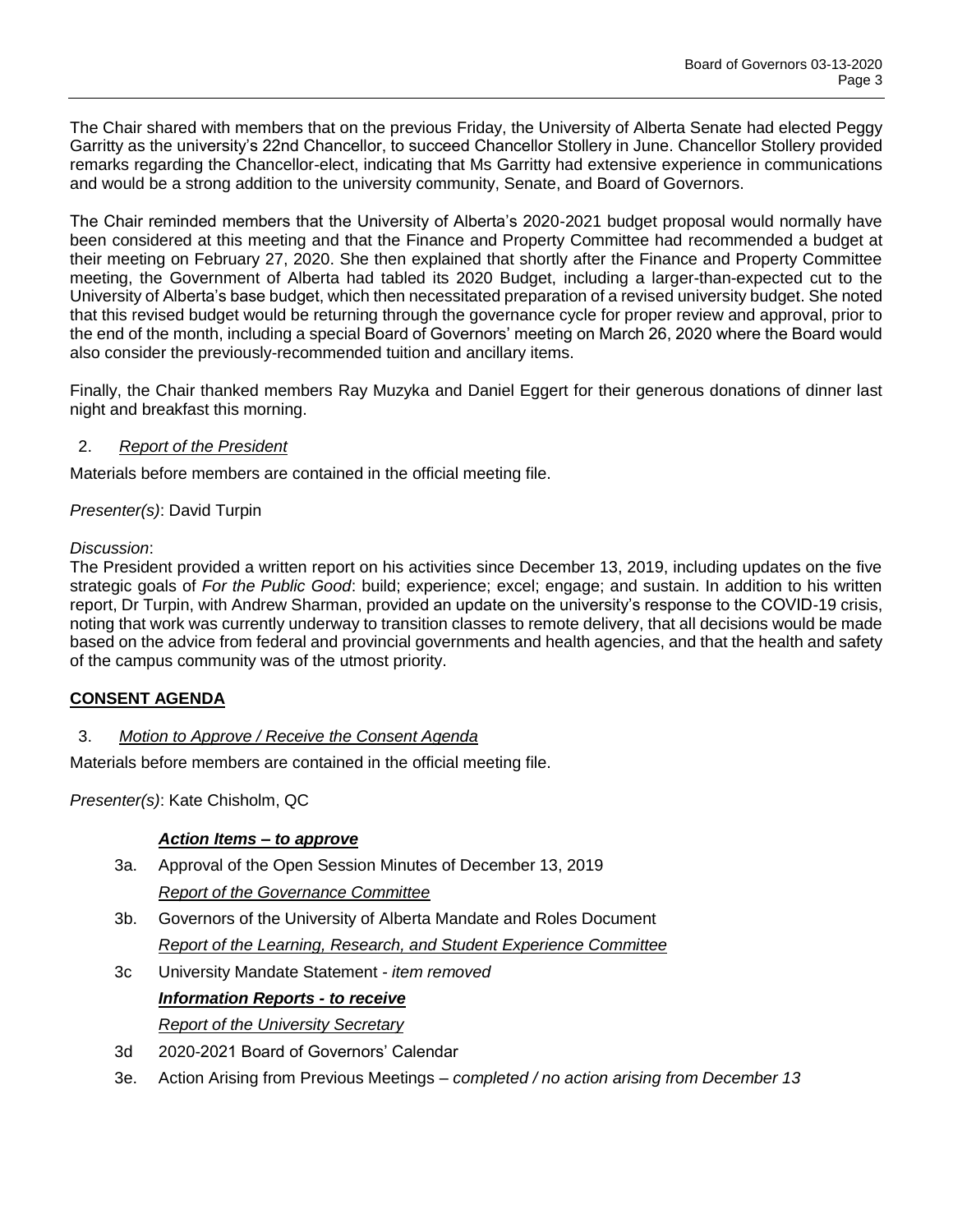- 3f. Report of the Audit and Risk Committee
- 3g. Report of the Finance and Property Committee
- 3h. Report of the Governance Committee
- 3i. Report of the Human Resources and Compensation Committee
- 3j. Report of the Investment Committee
- 3k. Report of the Learning, Research, and Student Experience Committee
- 3l. Report of the Reputation and Public Affairs Committee *Regular Reports*
- 3m. Chancellor's Report
- 3n. Alumni Association
- 3o Students' Union
- 3p. Graduate Students' Association
- 3q. Association of Academic Staff
- 3r. Non-Academic Staff Association
- 3s. General Faculties Council
- 3t. Board Chair Report

The motion was moved and seconded.

THAT the Board of Governors approve the action items and receive the information reports on the Open Session Consent Agenda, as revised.

**CARRIED**

#### **ACTION ITEMS**

*Report of the Learning, Research, and Student Experience Committee*

*Presenter(s)*: Mary Pat Barry

#### 3c University Mandate Statement

Materials before members are contained in the official meeting file.

*Presenter(s)*: Steven Dew

*Purpose of the Proposal*: The proposal is before the Board because the Ministry of Advanced Education has asked all institutions to review their mandates and revise them according to a provided template. The approved mandate will be a component of the new Investment Management Agreement.

#### *Discussion*:

Dr Dew briefed the Board on an amendment to page three of the proposed Mandate Statement, to change "Aboriginal communities" to "Indigenous communities".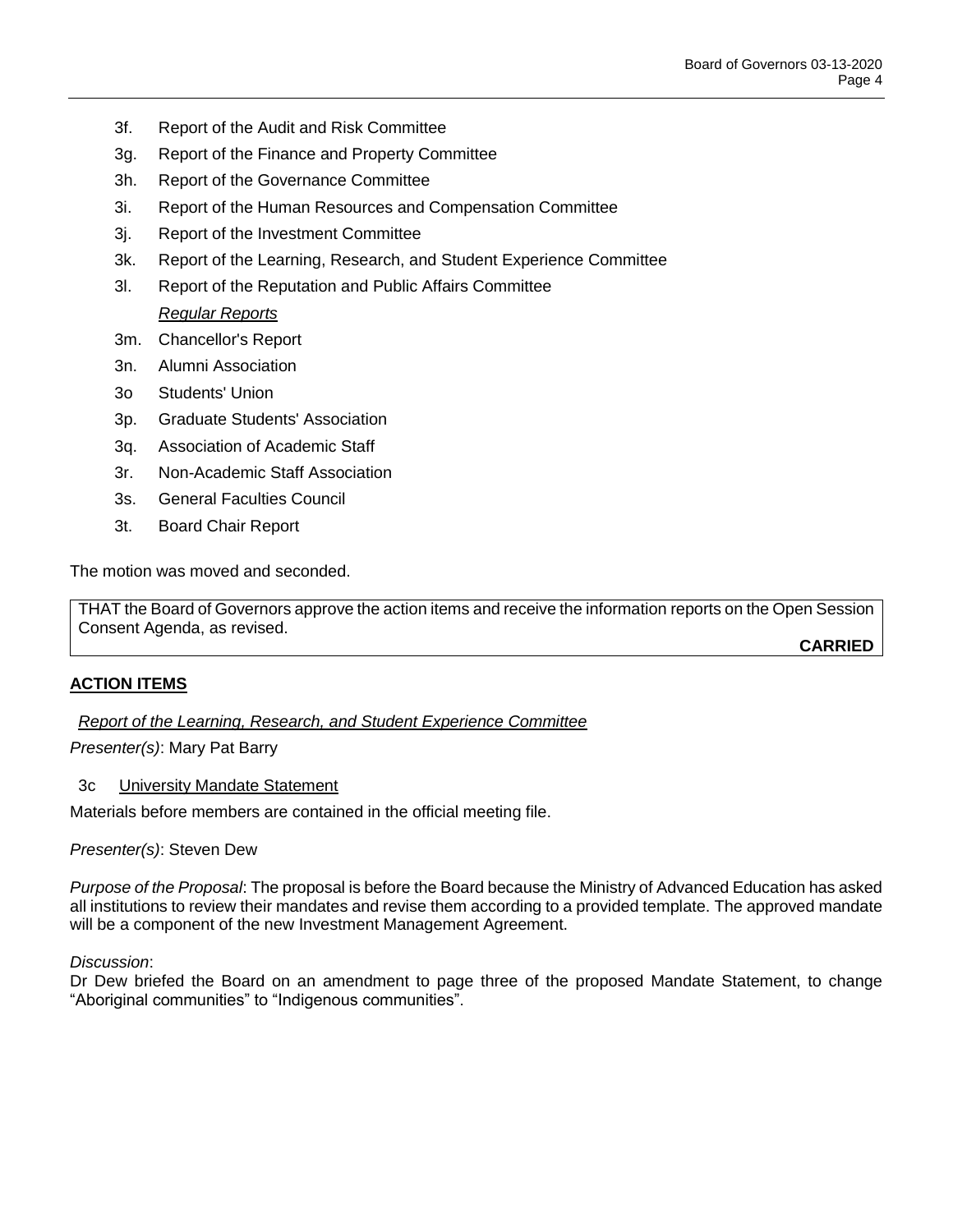The motions were moved and seconded.

**Motion 1:** THAT the Board of Governors, on the recommendation of the Board Learning, Research and Student Experience Committee and General Faculties Council approve the reformatted University Mandate Statement, as set out in Attachment 2, as revised, for submission to the Minister of Advanced Education for final approval. **CARRIED**

**Motion 2:** THAT the Board of Governors, on the recommendation of the Board Learning, Research and Student Experience Committee and General Faculties Council rescind the previous University Mandate Statement, approved by the Minister of Advanced Education and Technology on July 17, 2009, following ministerial approval of the new statement.

**CARRIED**

# **DISCUSSION ITEMS**

*Report of the Finance and Property Committee*

*Presenter(s)*: Charlene Butler

## 4. Update: University of Alberta 2020-2021 Budget

*Presenter(s)*: David Turpin; Steven Dew; Gitta Kulczycki; Andrew Sharman

*Purpose of the Proposal*: For information / discussion

#### *Discussion*:

Ms Butler introduced the item, reminding members that the Finance and Property Committee had originally considered a University of Alberta 2020-2021 budget, as well as tuition, mandatory non-instructional fees, meal plan rates, and residence fees, at its meeting on February 27, 2020, but would now be considering a revised budget at a special committee meeting on March 25, due to larger-than-anticipated cuts to the university's provincial funding in the Government of Alberta's 2020 budget.

Dr Dew briefed the Board on the changes between the anticipated and actual provincial budget, noting that the net effect of the reductions was \$110M less provincial grant funding, or a reduction of 16.73 percent. He reviewed components of the provincial budget, noting that some university capital projects had received funding in addition to the reinstatement of the Infrastructure Maintenance Program. Dr Dew then provided an overview of the components of the university's consolidated budget, and briefed members on the changes to the proposed consolidated budget before and after the provincial budget announcement, noting the challenge of rebalancing with the new numbers.

Ms Kulczycki informed the Board of administration's immediate approaches to dealing with the bigger cut, including 8.3 percent budget cut to faculties and 12.8 percent cut to academic support units. She then provided an overview of near term strategies, including a hiring freeze, reductions in administrative staff, restrictions in travel and hosting costs, and vacating leased spaces, among others; and longer term strategies, including an acceleration of the Service Excellence Transformation (SET) administrative process restructuring, and major academic restructuring. Ms Kulczycki then briefed the Board on budget implications for job numbers, indicating that the university was currently speaking to government about the possibility of seeking exclusion of severance costs from the requirement for a balanced budget, and that such an arrangement would save 265 jobs, rather than the total expected 635 job losses without it.

Dr Dew, Ms Kulczycki and Mr Sharman responded to questions from the Board regarding: whether the tuition proposals originally recommended by the Finance and Property Committee would be revisited; why the university must balance its budget and whether that requirement could be withdrawn; what academic efficiencies were being considered and what low-enrolment programs were anticipated; clarification that the increased cut was due to the